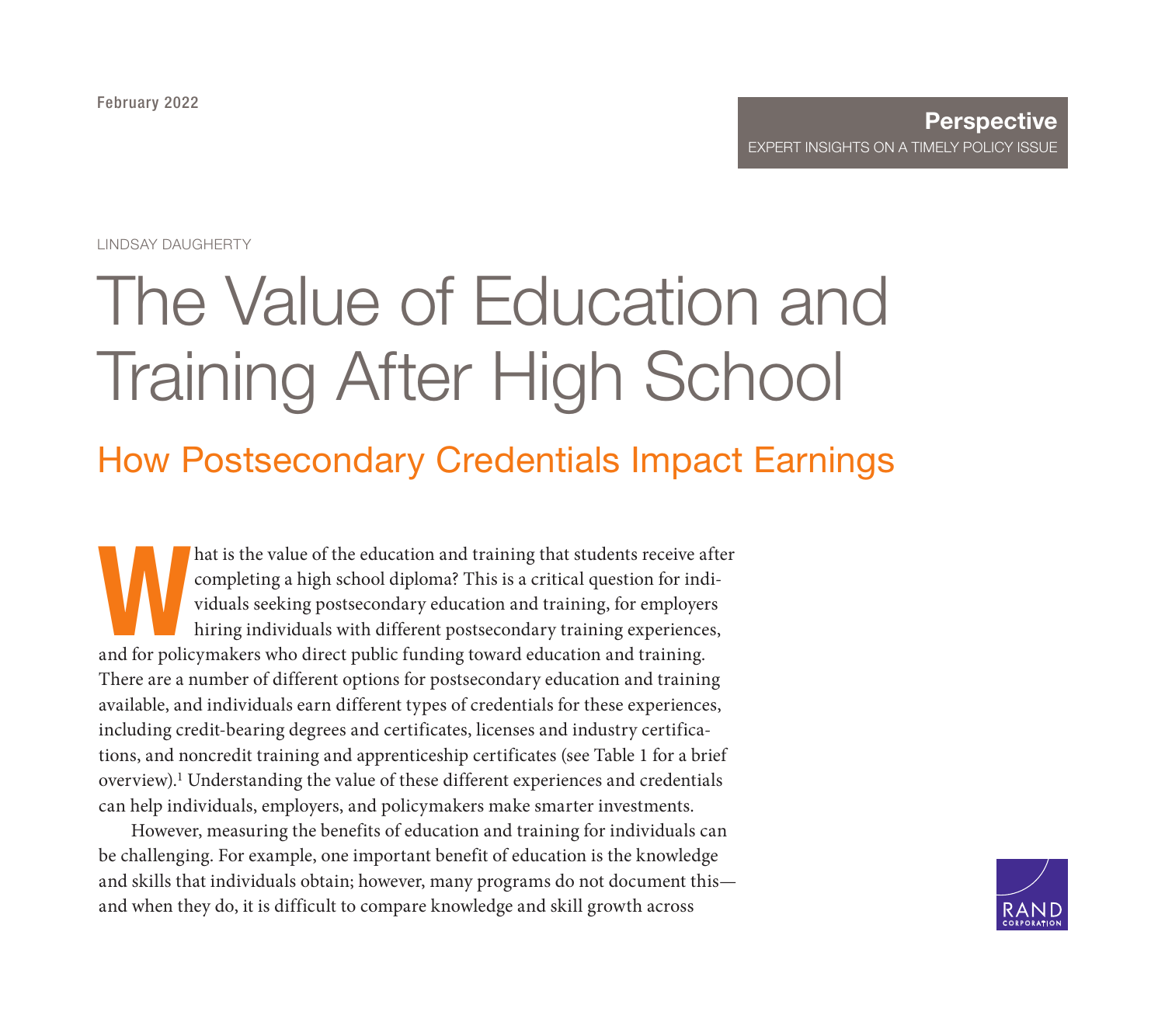#### TABLE 1 Types of Credentials Discussed in This Perspective

| <b>Type of Credential</b>     | Examples                                                                                             | <b>Education and Training Providers</b>                           | <b>Funding Sources</b>                                          |
|-------------------------------|------------------------------------------------------------------------------------------------------|-------------------------------------------------------------------|-----------------------------------------------------------------|
| Degree                        | Bachelor of arts in psychology, applied<br>associate of science in medical<br>information technology | Community colleges, universities,<br>for-profit institutions      | U.S. Department of Education, state<br>governments, individuals |
| Credit-bearing<br>certificate | Certificate in industrial welding,<br>emergency medical technician certificate                       | Community colleges, some<br>universities, for-profit institutions | U.S. Department of Education, state<br>governments, individuals |
| Non-credit<br>certificate     | Licensed vocational nurse certificate.<br>cybersecurity certificate                                  | Community colleges, for-profit<br>institutions, training centers  | U.S. Department of Labor, state<br>governments, individuals     |
| Certification                 | Project Management Institute certification,<br>Automotive Service Excellence certification           | Professional organizations,<br>associations, training centers     | Industry, individuals                                           |
| License                       | Manicurist license, real estate license                                                              | State agencies, training centers                                  | State governments, individuals                                  |
| Apprenticeship                | Electrician, information security analyst                                                            | Employers in partnership with<br>colleges or training centers     | U.S. Department of Labor, industry,<br>individuals              |

NOTE: For more information, please see the companion report, Daugherty, 2021.

different fields and types of credentials. One common approach to measuring the financial value that credentials offer is to examine the gains in earnings that individuals experience when they complete a credential, also referred to as the economic returns to a credential. Gains in earnings capture the financial benefits that individuals see from holding a credential, and they also signal the price that employers are willing to pay for that credential. Earnings do not capture all of the benefits that individuals and society realize from education and training beyond high school; for example, postsecondary credentials may open up opportunities for jobs with better working conditions, increase civic engagement, and improve health and wellbeing. However, earnings offer a simple way to capture and compare value across different types of credentials, fields, and individuals.

In this Perspective, we summarize the research on the gains in earnings that individuals experience when they earn postsecondary credentials, or the returns to credentials. We start by examining average returns for different types and levels of postsecondary credentials. We then examine variation in earnings outcomes for credentials earned in different fields. Finally, we examine how returns to postsecondary credentials vary by gender, race, and ethnicity.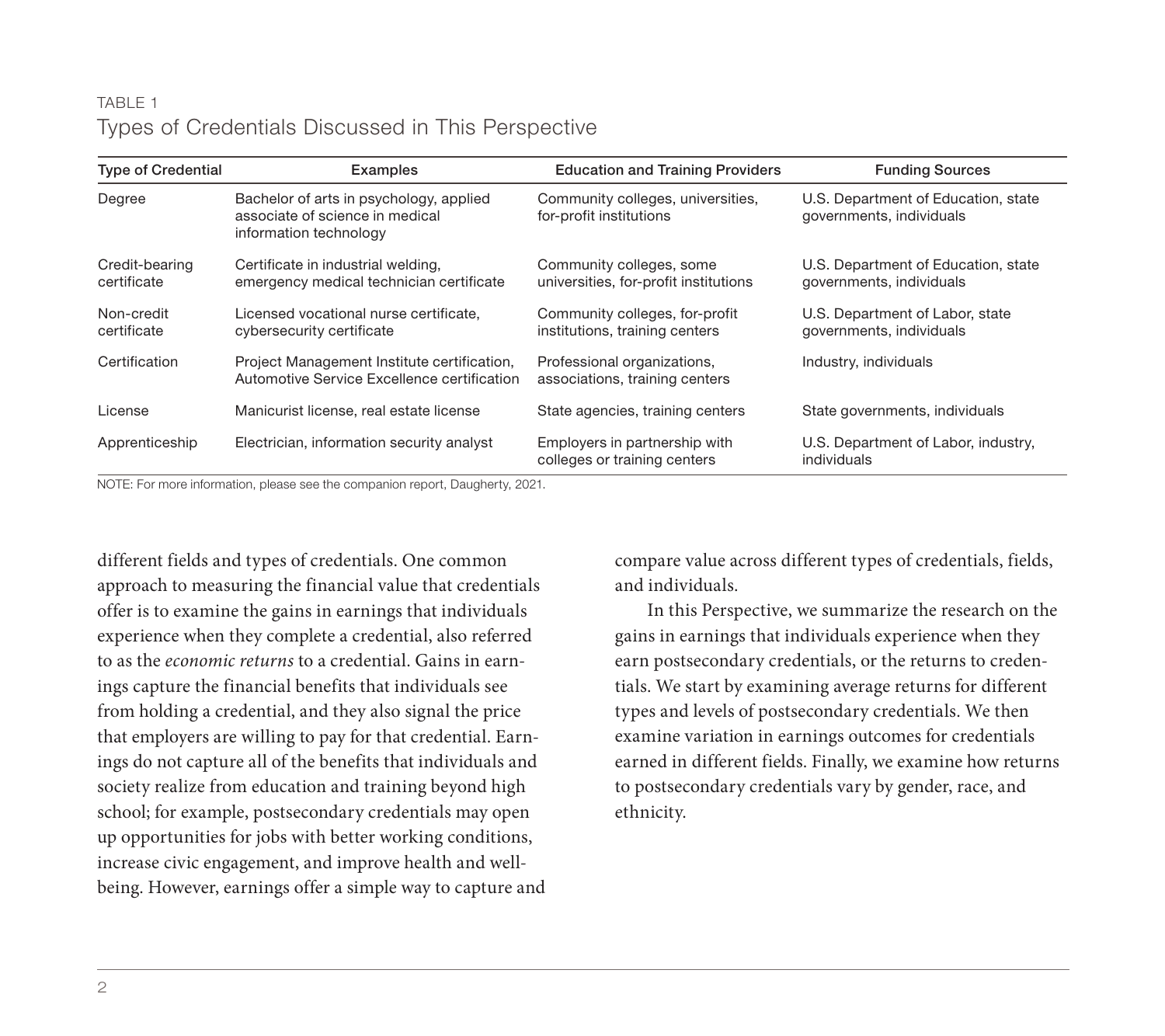## Many Types of Postsecondary Credentials Lead to Gains in Earnings

#### Credit-Bearing Degrees and Certificates

Studies consistently indicate that degrees and certificates earned at two-year and four-year colleges lead to improved earnings. Findings suggest that higher-level credentials awarded after longer-term programs typically lead to higher returns to earnings than do lower-level credentials.<sup>2</sup> For example, estimates from national survey data suggest that individuals with a bachelor's degree earn approximately \$2.8 million over the course of a lifetime, while individuals with an associate degree earn approximately \$2 million.<sup>3</sup> A study that aggregated data across eight states found that men earn \$4,640 and women earn \$7,160 more annually, on average, after completing an associate degree, while men and women who earn credit-bearing certificates see annual gains of \$2,120 and \$2,960, respectively.<sup>4</sup> In percentage terms, the study findings suggest that men and women achieved gains of 18 and 26 percent in earnings from an associate degree, and they achieved gains in earnings of 7 and 10 percent from credit-bearing certificates.

The evidence has been mixed, however, for shorterterm certificates that require less than one year of coursework. Studies in Ohio and Washington state found negative returns or no benefits to short-term certificates,<sup>5</sup> while others found positive returns that, in some cases, diminished over time.6

There is substantial variation in earnings gains for degrees and certificates in different fields and across individuals; we discuss this in later sections.

## Non-Credit Training Programs and **Certificates**

The U.S. Department of Labor's Workforce Innovation and Opportunity Act (WIOA) and prior Workforce Innovation Act (WIA) provide funding for workforce training programs that typically fall outside the credit-bearing education system. Some of these programs may lead to a certificate, while others may not.

An evaluation of the impacts of WIA Adult Program training for participants between 2003 and 2005 across 12 states found that these programs led to annual earnings gains of approximately \$3,200 for women and \$2,000 to \$2,400 for men annually when compared with individuals who participated in the WIA Adult Program but did not receive training, equivalent to gains of 30 percent for women and 10 to 15 percent for men.<sup>7</sup> Findings from randomized studies are mixed. For example, a study across 12 states did not find positive impacts on earnings from WIA-funded training,<sup>8</sup> while a study of a limited set of WIOA programs in New Orleans found gains in earnings of 26 percent overall.9 Given that these randomized studies focused on specific programs, they may not be generalizable to all types of noncredit programs.

The research comparing noncredit training with credit-bearing credentials is limited. However, a recent study leveraging national survey data found that gains from credit-bearing certificates led to annual earnings that were approximately \$5,500 higher relative to individuals with noncredit certificates.<sup>10</sup>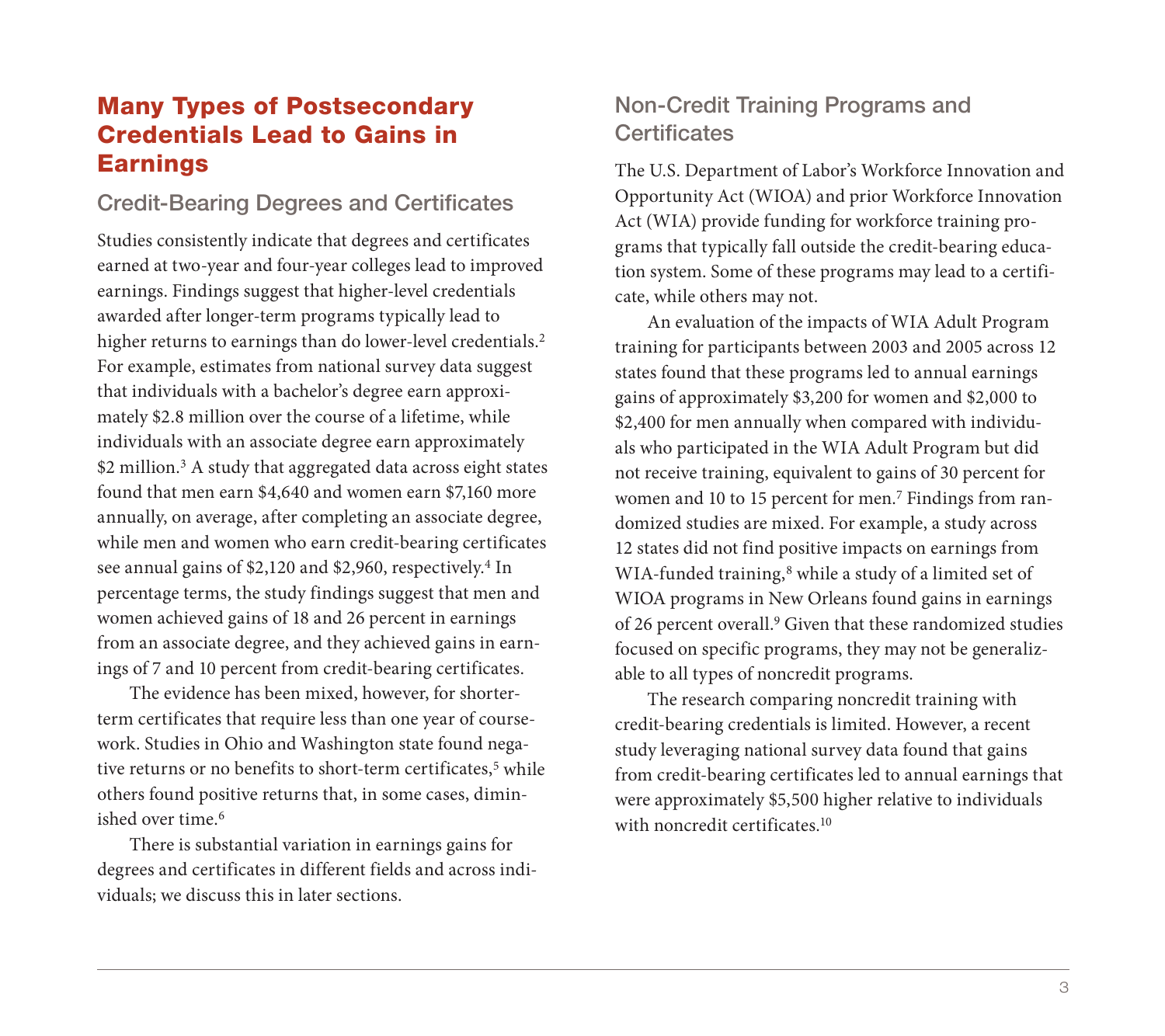#### Industry Certifications and State Licenses

Occupational credentials—held by more than one-fifth of Americans11—include certifications, which are typically awarded by associations and industry groups, and licenses, which are typically awarded by state licensing bodies. Estimates of the earnings gains from these occupational credentials vary across studies due to varying data sources and analytic approaches, but most found small to moderate wage increases for both licenses and certifications that

are comparable to those found for subbaccaluareate educational credentials.12 Studies that compare earnings gains across licenses and certifications have tended to find somewhat higher gains for licenses.<sup>13</sup> Research also suggests that the gains from a certification or license may be greater for individuals who do not hold a bachelor's degree.<sup>14</sup>

#### How Do Research Studies Estimate the Returns to Credentials?

There are two primary ways that studies broadly estimate the returns to credentials using statewide or national data. The first approach is to compare earnings across individuals within the same period, examining those who do and do not have credentials and accounting for such variables as location and occupation to attempt to ensure that comparisons are being made across individuals who look similar according to characteristics captured in the data. A key limitation to this approach is that individuals who choose to pursue a credential may have unobserved characteristics (e.g., motivation) that are driving differences in wages rather than the credential itself.

Another approach to estimating the returns to a credential is to examine data over time and compare wages for an individual before and after earning a credential. Using the same person ensures that the comparisons are made within a subject with the same observable and unobservable characteristics, and by using large data sets with many individuals over time, researchers can account for economic conditions and other changes that may drive shifts in earnings. The limitation to this approach is the need for many years of employment and education and training data that can be linked together, restricting the analysis to older, less mobile individuals for whom it is possible to observe a long employment history.

There are also limitations that apply to both approaches. Individuals typically experience a decrease in earnings just before and while they participate in education and training, so estimates of earnings gains may be off if these patterns in earnings are fully dealt with in the analysis. And both types of studies can face issues of generalizability to all individuals and periods when they limit analysis to data that come from a subset of individuals and particular times.

In a few cases (e.g., workforce training funded by WIOA), researchers have been able to conduct randomized experiments in which individuals could be assigned by lotteries to participate in training opportunities. This approach helps to overcome some of the limitations of the strategies described above but can be limited in that it typically focuses on a small subset of programs rather than capturing national or statewide patterns in earnings gains.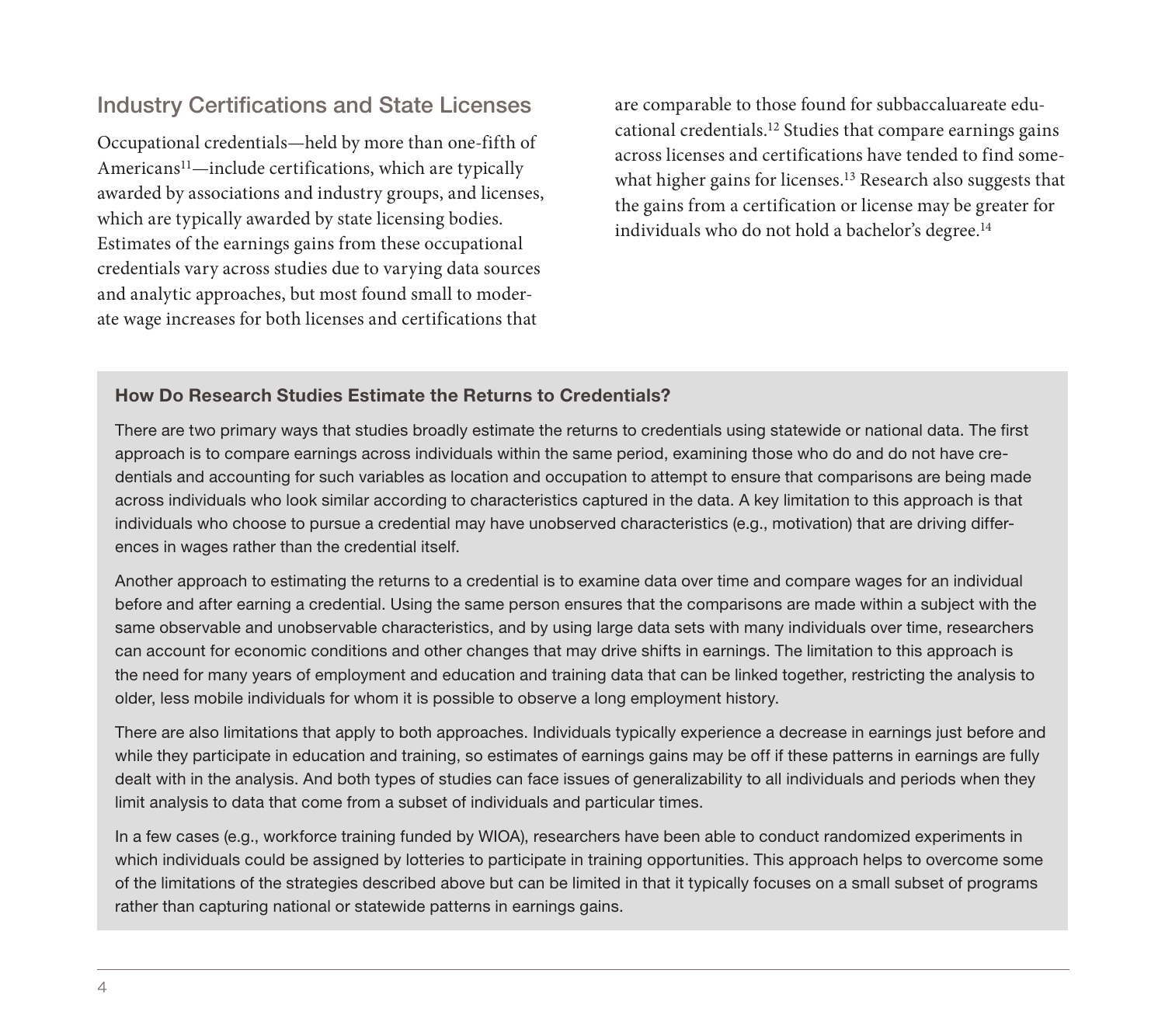## Apprenticeships

The U.S. Department of Labor runs the Registered Apprenticeship program, whose apprenticeships account for a large portion of the apprenticeships offered in the United States. Apprenticeships combine classroom instruction with on-the-job training and typically result in a certificate upon completion. A 2012 study of the registered apprenticeships across ten states found average gains in annual earnings of \$6,595 after six years; these gains diminish somewhat to \$5,839 after nine years.15 A more recent study in Washington state found gains of \$3,450, equivalent to a 40-percent gain in earnings.16 There is a national, federally funded study of apprenticeship programs underway, but, as of the end of 2021, results have not yet emerged from that study.17

## Earning Multiple Credentials (or Stacking Credentials)

Researchers have also examined earnings gains for individuals who earned multiple credentials to understand whether earning new credentials after an initial credential can provide additional earnings gains. Findings suggest that earning multiple credentials can lead to gains beyond earning a single credential, with total estimates of earnings gains across multiple credentials ranging from 7 percent in Virginia to 37 percent in Ohio.18 In California and Ohio, the patterns, by length of credential, mirror those for single credentials; individuals who start with longer-term certificates see higher gains from the initial credential and any additional credentials earned than those who start with shorter-term certificates.19 For example, California data

indicated an overall gain of 45 percent from two credentials earned among individuals who initially earned a long (more than one-year) certificate, while credential-stackers who started with a short-term certificate and went on to earn a second credential realized overall gains of 19 percent.20 These studies also found that individuals earned more when their second credential earned was a degree, relative to those who earned multiple certificates.<sup>21</sup> Evidence on credential-stacking in Virginia differed, indicating higher gains from earning short-term certificates relative to other types of credentials.<sup>22</sup>

## The Returns to Postsecondary Credentials Vary by Field

Research has indicated that there is wide variation in the returns to postsecondary credentials by field. These differences in returns may be partially driven by the value of the education and training provided but may also be driven by other aspects that affect labor markets, such as the demand for workers in a field and regulatory restrictions that may limit who can enter a profession.

The evidence on bachelor's degrees indicates that individuals with science, technology, engineering, and math (STEM) degrees or degrees in architecture, business, and health care fields tend to accrue higher earnings over their lifetimes, while those with liberal arts and humanities degrees tend to have lower earnings.23 For associate degrees and certificates, a review of evidence from seven states found that credentials in vocational fields led to larger increases in earnings than those earned in nonvocational fields, and health care credentials led to the highest payoff in six out of seven of the states.<sup>24</sup> For example, a study from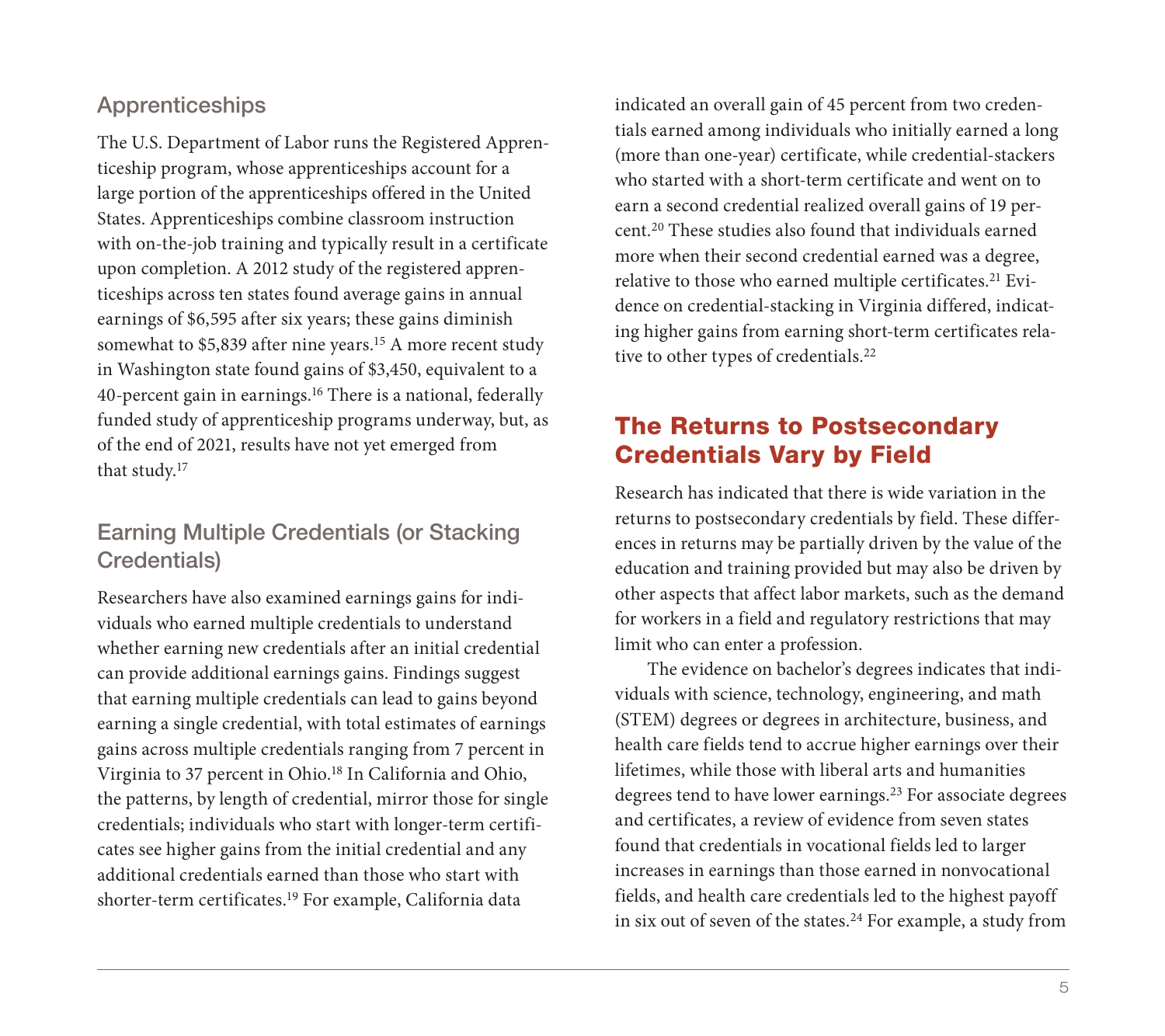California found that health credentials led to annual earnings gains that ranged from 12 to 99 percent, while nonhealth programs led to annual earnings gains that ranged from 5 to 10 percent.<sup>25</sup> The credential-stacking literature also indicated the highest gains from health care credentials.26 For example, individuals in Ohio who started with a health care certificate experienced a 46-percent increase in earnings from stacking credentials, compared with earnings gains of 20 percent for manufacturing and engineering technology and 15 percent for information technology.27

There is limited evidence on variation in earnings gains from noncredit certificates, certifications, and licenses earned across different fields, as field of study is not frequently captured for these credentials in national surveys, and single-program studies do not often allow for cross-field comparisons. However, an experimental study of WIOA programs in New Orleans found patterns that mirrored those for college credit–bearing programs, with earnings gains of 55 percent for health care participants, compared with 25 percent for advanced manufacturing and 16 percent for information technology.28

## The Returns to Postsecondary Credentials Vary by Individual Characteristics

It is also valuable to understand how earnings gains from credentials may vary across individuals with different characteristics. As noted above, findings across states indicated that women realized larger gains, on average, from both certificates and associate degrees.29 Several studies have found variation across fields by gender, with men

gaining higher returns from short-term certificates relative to women and women experiencing higher returns from long-term certificates.<sup>30</sup> Patterns by gender for credentialstacking are similar to those for single credentials; earnings gains were higher overall for women relative to men, but when broken out by field, men sometimes experienced larger earnings gains in fields with larger male populations, such as engineering technology.<sup>31</sup> The higher gains for women overall appear to be driven, in part, by the greater concentration of women in health care fields.

Findings for training outside the credit-bearing higher education system tend to show similar patterns by gender, favoring women. For example, WIA program estimates indicate that annual earnings gains are approximately  $$1,000$  higher for women,<sup>32</sup> while apprenticeship research indicates that annual earnings gains for women are approximately \$400 larger than those for men.33 The evidence on occupational credentials is mixed. Some have found evidence that occupational licensing leads to larger gains in earnings for women.34

Many of the studies that leverage state administrative data to examine the returns to educational credentials have not broken out results by race and ethnicity. An older study using national survey data indicated no differences in returns to schooling by race or ethnicity,<sup>35</sup> but morerecent studies on credential-stacking have provided some evidence of disparities. Research in California and Ohio indicated positive returns to credentials (and stacking of credentials) for students of all races and ethnicities, though White and Asian individuals saw the largest earnings gains from earning multiple credentials.36 Virginia findings indicated no returns to stacking for Black students and large returns for White students.37 Few studies of occupational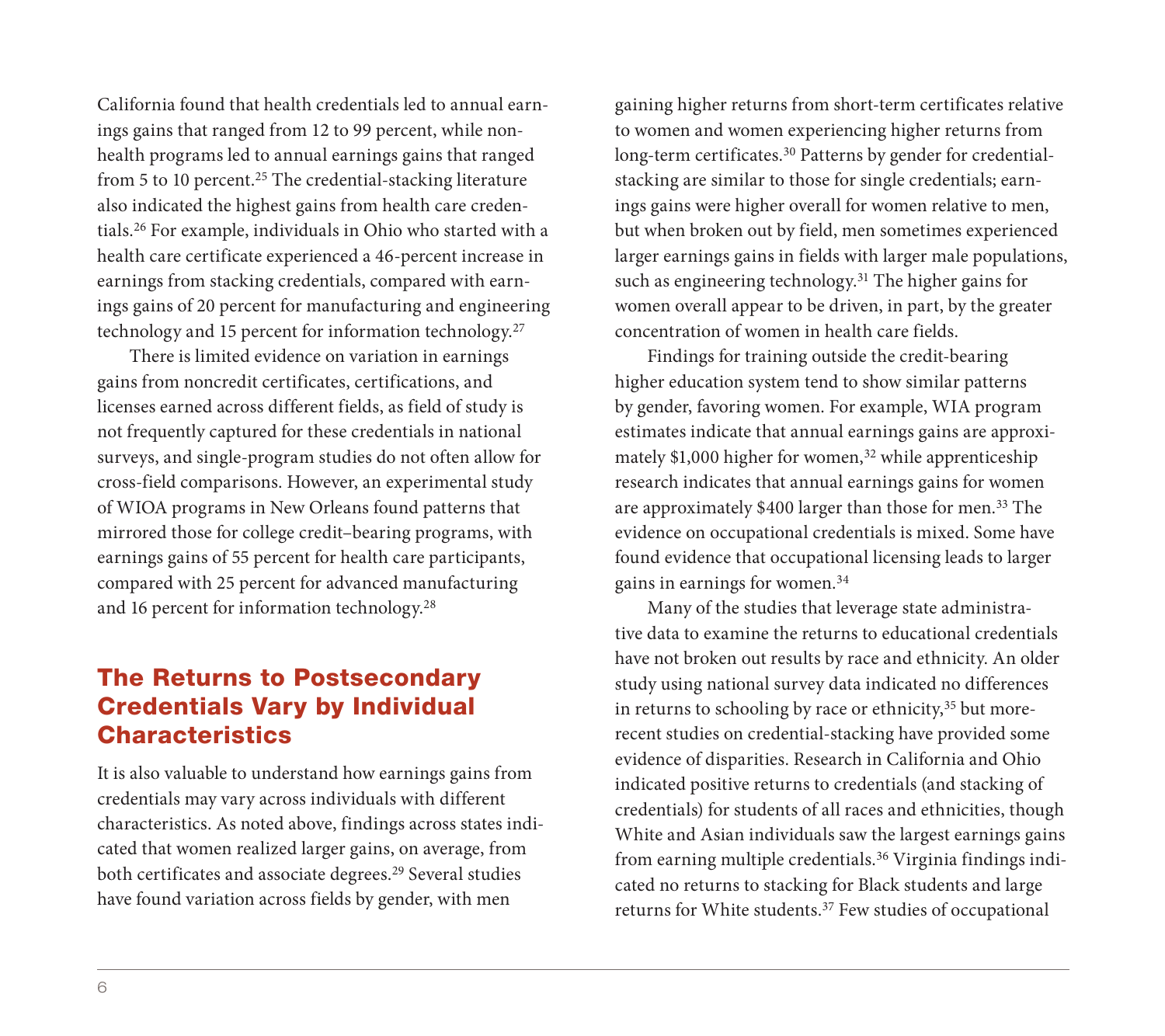credentials have examined differences by race and ethnicity, though one study found that Black men achieved larger gains in earnings from licenses and certifications relative to White men.<sup>38</sup>

#### **Conclusion**

There are a few key takeaways from this brief review of the literature on the value of education and training after high school. Evidence indicates that credit-bearing credentials earned at colleges, noncredit training, apprenticeships, and occupational credentials can all lead to increased earnings. Furthermore, earning multiple credentials, or stacking credentials, can lead to earnings gains that exceed those from a single credential.

While the differences in data sources and methods across studies limit our ability to directly compare earnings gains across different types of credentials and training, comparisons within studies suggest that the type of credential earned matters. When it comes to occupational credentials, findings suggest that the earnings gains from licenses exceed gains from certifications. The evidence on college credit–bearing credentials suggests that longer-term credentials lead to larger earnings gains, on average, than shorter-term credentials. For example, associate degrees increase earnings more than certificates that require less than two years of coursework, and the evidence on the shortest-term certificates (i.e., less than one year) is mixed, suggesting that individuals do not always see returns to these credentials. And at least one study found that returns to college credit–bearing credentials exceed those to noncredit credentials, but that analysis could not account for

differences in the mix of fields, which may have been an important contributor to these differences.

Evidence indicates that returns to credit-bearing credentials vary widely across fields. Individuals with bachelor's degrees in STEM fields, business, and architecture see the largest lifetime earnings, while vocational credentials lead to the largest gains at the associate degree and certificate level, especially those earned in health care fields.

Finally, the research shows that the earnings gains from credentials and training vary across individuals with different characteristics. Across most types of credentials and training experiences, women tend to experience larger earnings gains from credentials relative to men. White individuals tend to see larger earnings gains from college credit–bearing credentials relative to individuals of color, while there is some evidence that Black men may benefit more from occupational credentials. Differences by gender, race, and ethnicity in the earnings gains from postsecondary credentials are likely related to the sorting of women and White individuals in fields that offer higher returns (e.g., health care), but other factors, such as program quality, work experience, and discrimination, may also play a role.

These findings—that postsecondary education and training offer value, but that earnings gains vary across types of credentials, fields, and individuals—suggest that individuals, educational providers, and policymakers should be thoughtful about choosing which programs to pursue, offer, and fund. It is critical to ensure that these programs are paying off for individuals and society. Foundations and technical assistance organizations are working with states to assess the value of credentials. Earnings gains are considered an important measure of value, with one recommended benchmark for "high quality" postsecond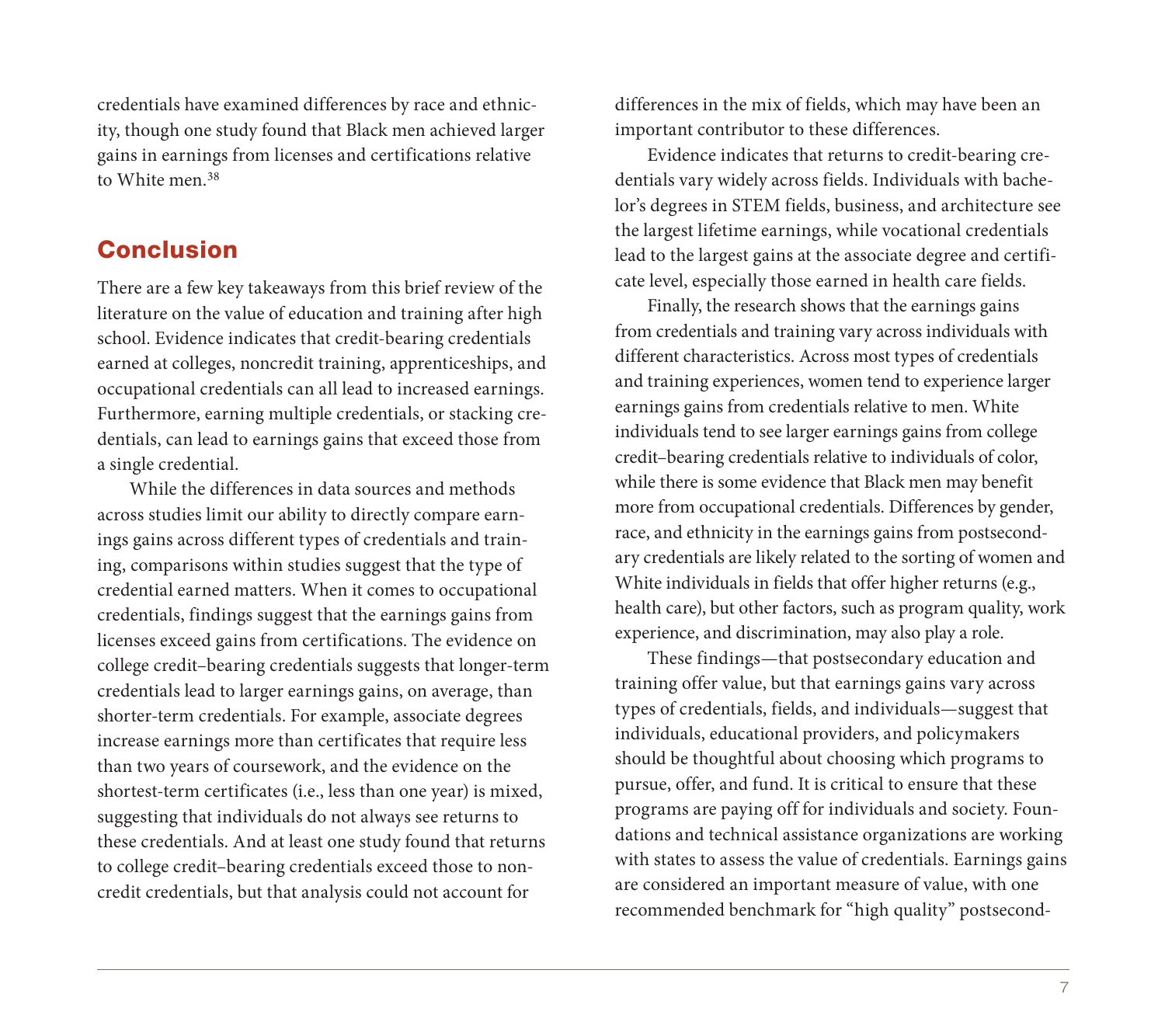Increasing access to clear information and mandating career counseling may be important for addressing equity issues among lowincome students and students of color.

ary credentials being a 20-percent gain in earnings relative to a high school diploma.<sup>39</sup> At the national level, there are efforts to hold institutions accountable for the employment rates and loan default rates of their graduates by withholding financial aid funding.

Providing better information to individuals to facilitate smart decisionmaking is also critical. The federal government has developed a College Scorecard that incorporates information on employment outcomes,<sup>40</sup> and educational providers are working to give students more detailed information that directly links credentials to jobs and earnings.<sup>41</sup> Students are increasingly being provided with robust career counseling in high school and college as part of their postsecondary decisionmaking process, and these discussions are extending beyond interests to metrics on earnings and local job availability.42 Increasing access to clear information and mandating career counseling may be

important for addressing equity issues among low-income students and students of color, as these individuals may have access to fewer informational sources on high-paying jobs and credentials and may have less time to seek out this information independently.43

There were a few ways in which this Perspective was limited in being able to comprehensively describe the value of different types of training beyond high school. First, the discussion focused primarily on earnings gains. Other studies have examined alternative measures of economic returns, such as employment returns in terms of an increased probability of finding a job and whether students achieve the median earnings in a particular field; the patterns may differ according to these measures.<sup>44</sup> In addition, these analyses focused on individuals who completed credentials; other measures incorporate the benefits for all students regardless of whether they graduate, which may be important for holding programs accountable for high dropout rates and accounting for value to all students who enter postsecondary education and training programs.45 Furthermore, earnings outcomes cannot capture other benefits that postsecondary education and training might offer to individuals and society, such as improved working conditions, health and well-being, and civic engagement. And finally, this Perspective did not discuss the costs (including opportunity costs) of different education and training programs. These programs have widely varying costs, and the proportion of these costs that falls on individuals versus the government also varies. When determining whether postsecondary education and training is a good investment, it is important to consider both the value and the costs of these credentials and programs.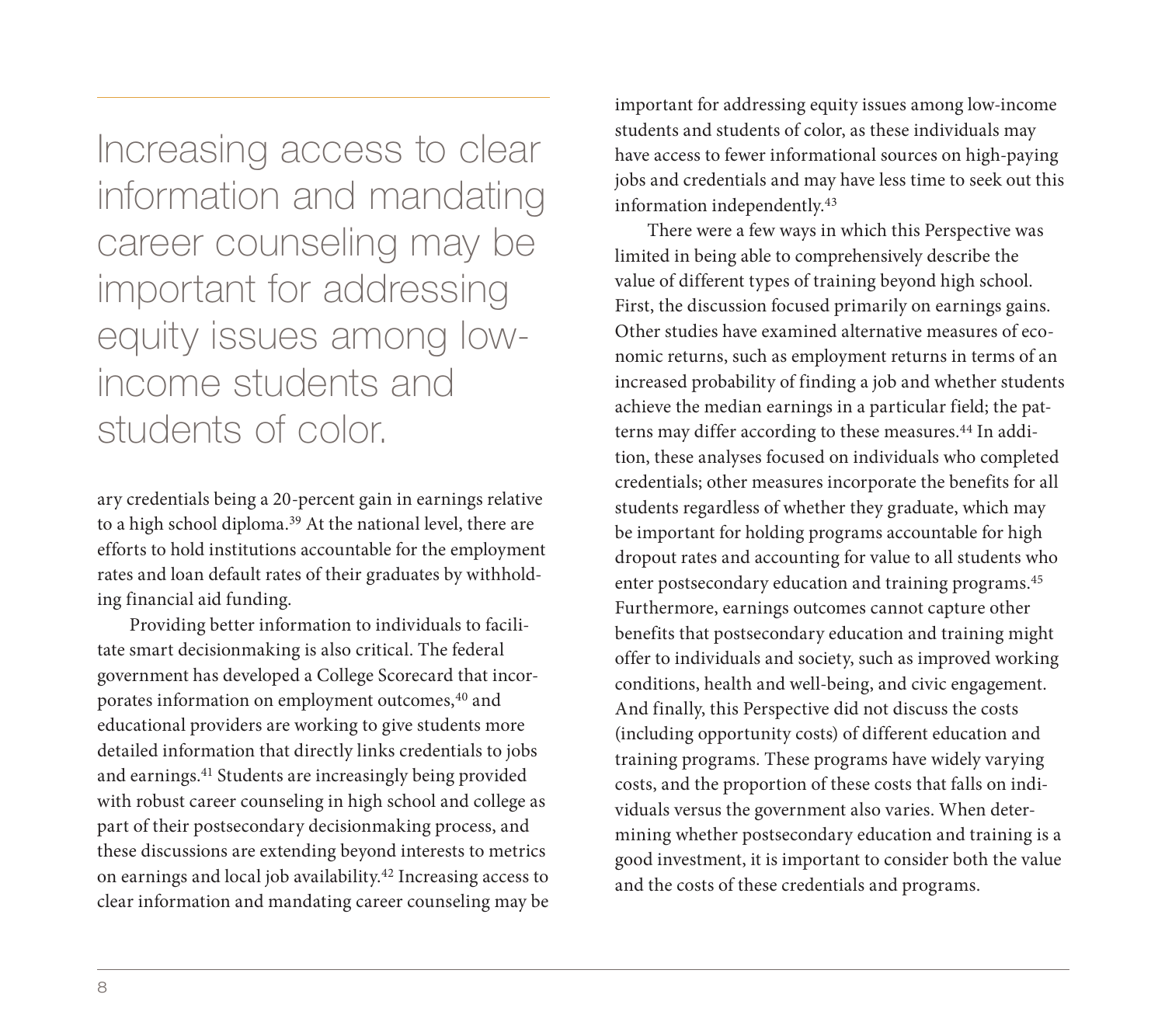## **Notes**

- <sup>1</sup> Daugherty, 2021.
- <sup>2</sup> Belfield and Bailey, 2017; Carnevale, Cheah, and Wenzinger, 2021.
- 3 Carnevale, Cheah, and Wenzinger, 2021.
- 4 Belfield and Bailey, 2017.
- 5 Dadgar and Trimble, 2015; Minaya and Scott-Clayton, 2020.

6 Bahr et al., 2015; Bettinger and Soliz, 2016; Jepsen, Troske, and Coomes, 2014; Liu, Belfield, and Trimble, 2015; Xu and Trimble, 2016.

 $7$  Heinrich et al., 2013.

- 8 Fortson et al., 2017.
- 9 Baird et al., 2019.
- 10 Hester and Kitmitto, 2020.
- 11 Ewert and Kominski, 2014.

12 Albert, 2017; Baird, Bozick, and Zaber, 2021; Ingram, 2019; Redbird, 2017.

- 13 Kleiner and Kruger, 2013; Kleiner and Vorotnikov, 2017.
- 14 Baird, Bozick, and Zaber, 2021.
- 15 Reed et al., 2012.
- 16 Hollenback and Huang, 2016.
- 17 Deutsch, Allison-Clark, and Yañez, 2021.

18 Bohn, Jackson, and McConville, 2019; Daugherty and Anderson, 2021; Meyer, Bird, and Castleman, 2020.

19 Bohn, Jackson, and McConville, 2019; Daugherty and Anderson, 2021.

20 Bohn, Jackson, and McConville, 2019.

21 Bohn, Jackson, and McConville, 2019; Daugherty and Anderson, 2021.

22 Meyer, Bird, and Castleman, 2020.

- 23 Carnevale, Cheah, and Wenzinger, 2021.
- 24 Belfield and Bailey, 2017.
- 25 Stevens, Kurlaender, and Grosz, 2018.

26 Bohn, Jackson, and McConville, 2019; Daugherty and Anderson, 2021; Meyer, Bird, and Castleman, 2020.

- 27 Daugherty and Anderson, 2021.
- 28 Baird et al., 2019.
- 29 Belfield and Bailey, 2017.
- 30 Bahr et al., 2015; Bettinger and Soliz, 2016.
- 31 Bohn, Jackson, and McConville, 2019; Daugherty and Anderson, 2021.
- 32 Heinrich et al., 2013.
- 33 Reed et al., 2012.
- 34 Blair and Chung, 2019.
- 35 Barrow and Rouse, 2005.
- 36 Bohn, Jackson, and McConville, 2019; Daugherty and Anderson, 2021.
- 37 Meyer, Bird, and Castleman, 2020
- 38 Blair and Chung, 2018.
- 39 Duke-Benfield et al., 2019.
- 40 U.S. Department of Education, undated.
- 41 Jenkins et al., 2018.
- 42 Jenkins et al., 2018; Rosen and Molina, 2019; Dalporto and Tessler, 2020.
- 43 Rosen and Molina, 2019; Dalporto and Tessler, 2020.

44 For example, Baird, Bozick, and Zaber, 2021; Postsecondary Value Commission, 2021.

45 Postsecondary Value Commission, 2021.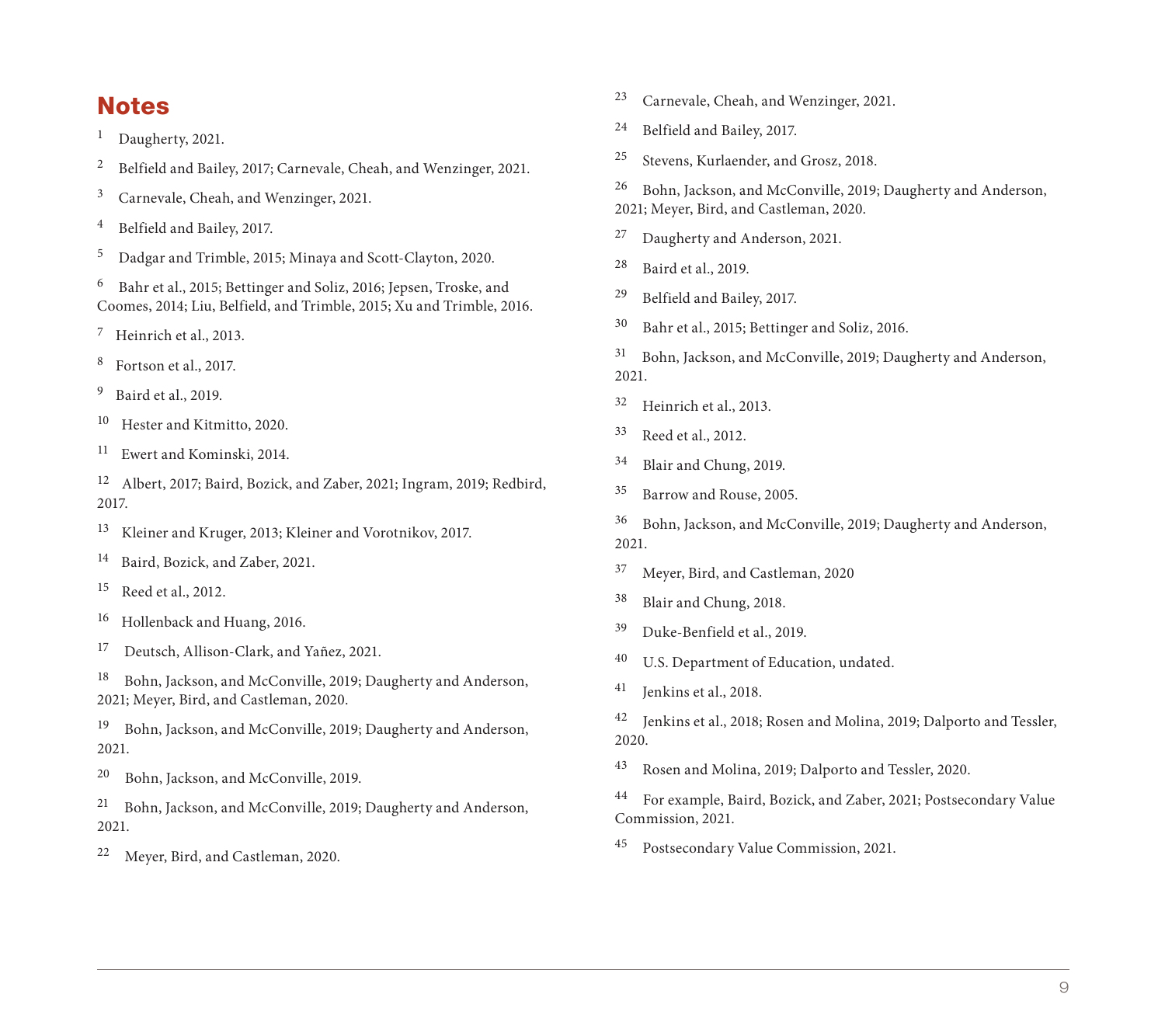## [References](https://www.rand.org/pubs/research_briefs/RB10083.html)

Albert, Kyle, "The Certification Earnings Premium: An Examination of Young Workers," Social Science Research, Vol. 63, March 2017, pp. 138–149.

Bahr, Peter Riley, Susan Dynarski, Brian Jacob, Daniel Kreisman, Alfredo Sosa, and Mark Wiederspan, Labor Market Returns to Community College Awards: Evidence from Michigan, New York: Center for Analysis of Postsecondary Education and Employment, working paper, March 2015. As of October 28, 2021:

[https://www.capseecenter.org/wp-content/uploads/2015/03/](https://www.capseecenter.org/wp-content/uploads/2017/04/labor-market-returns-sub-baccalaureate-college-review.pdf) labor-market-returns-michigan.pdf

Baird, Matthew B., Robert Bozick, and Melanie Zaber, Beyond Traditional Academic Degrees: The Labor Market Returns to Occupational Credentials in the United States, Santa Monica, Calif.: RAND Corporation, WR-1299-1, 2021. As of December 13, 2021: [https://www.rand.org/pubs/working\\_papers/WR1299](https://capseecenter.org/wp-content/uploads/2016/10/returns-to-vocational-credentials.pdf)-1.html

Baird, Matthew D., John Engberg, Gabriella C. Gonzalez, Thomas Goughnour, Italo A. Gutierrez, and Rita T. Karam, What Works for Job Training Programs for Disadvantaged Workers: The Case of New Orleans' Career Pathways Training Program, Santa Monica, Calif: RAND Corporation, RB-10083-DOL, 2019. As of October 28, 2021: https://www.rand.org/pubs/research\_briefs/RB10083.html

Barrow, Lisa, and Cecilia Elena Rouse, "Do Returns to Schooling Differ by Race and Ethnicity?" American Economic Review, Vol. 95, No. 2, May 2005, pp. 83–87.

Belfield, Clive, and Thomas Bailey, The Labor Market Returns to Sub-Baccalaureate College: A Review, New York: Center for Analysis of Postsecondary Education and Employment, working paper, March 2017. As of October 28, 2021:

https://www.capseecenter.org/wp-content/uploads/2017/04/ labor-market-returns-sub-baccalaureate-college-review.pdf

Bettinger, Eric, and Adela Soliz, Returns to Vocational Credentials: Evidence from Ohio's Community and Technical Colleges, New York: Center for Analysis of Postsecondary Education and Employment, working paper, October 2016. As of October 28, 2021: https://capseecenter.org/wp-content/uploads/2016/10/ returns-to-vocational-credentials.pdf

Blair, Peter Q., and Bobby W. Chung, "How Much of a Barrier to Entry Is Occupational Licensing?" British Journal of Industrial Relations, Vol. 57, No. 4, 2019, pp. 919–943.

Bohn, Sarah, Jacob Jackson, and Shannon McConville, Career Pathways and Economic Mobility at California's Community Colleges, San Francisco, Calif.: Public Policy Institute of California, June 2019.

Carnevale, Anthony P., Ban Cheah, and Emma Wenzinger, The College Payoff: More Education Doesn't Always Mean More Earnings, Washington, D.C.: Georgetown University Center on Education and the Workforce, 2021.

Dadgar, Mina, and Madeline Joy Trimble, "Labor Market Returns to Sub-Baccalaureate Credentials: How Much Does a Community College Degree or Certificate Pay?" Educational Evaluation and Policy Analysis, Vol. 37, No. 4, December 2015, pp. 399–418.

Dalporto, Hannah, and Betsy L. Tessler, Voices from the Field: How Community Colleges Are Advancing Equity in Career and Technical Education, New York: MDRC, April 2020. As of December 20, 2021: https://www.mdrc.org/publication/voices-field

Daugherty, Lindsay, The Credentials Students Earn Beyond a High School Diploma, Santa Monica, Calif.: RAND Corporation, PE-A1141-4, 2021. As of October 28, 2021: https://www.rand.org/pubs/perspectives/PEA1141-4.html

Daugherty, Lindsay, and Drew Anderson, Stackable Credential Pipelines in Ohio: Evidence on Programs and Earnings Outcomes, Santa Monica, Calif: RAND Corporation, RR-A207-1, 2021. As of October 28, 2021: https://www.rand.org/pubs/research\_reports/RRA207-1.html

Deutsch, Jonah, Katherine Allison-Clark, and Armando Yañez, The Workforce Innovation and Opportunity Act (WIOA) Research Portfolio: A Research Evidence Scan of Key Strategies Related to WIOA, Princeton, N.J.: Mathematica, 2021.

Duke-Benfield, Amy Ellen, Bryan Wilson, Kermit Kaleba, and Jenna Leventoff, Expanding Opportunities: Defining Quality Nondegree Credentials for States, Washington, D.C.: National Skills Coalition, 2019.

Ewert, Stephanie, and Robert Kominski, Measuring Alternative Educational Credentials: 2012, Washington, D.C.: U.S. Department of Commerce, U.S. Census Bureau, P70-138, 2014.

Fortson, Kenneth, Dana Rotz, Annalisa Mastri, Paul Burkander, Peter Schochet, Linda Rosenberg, Sheena McConnell, and Ronald D'Amico, Providing Public Workforce Services to Job Seekers: 30-Month Impact Findings on the WIA Adult and Dislocated Worker Programs, Princeton, N.J.: Social Policy Research Associates, 2017.

Heinrich, Carolyn J., Peter R. Mueser, Kenneth R. Troske, Kyung-Seong Jeon, and Daver C. Kahvecioglu, "Do Public Employment and Training Programs Work?" IZA Journal of Labor Economics, Vol. 2, No. 1, 2013, pp. 1–23.

Hester, Candace, and Sami Kitmitto, The Relative Returns to Credit- and Non-Credit-Bearing Credentials, Arlington, Va.: American Institutes for Research, October 2020.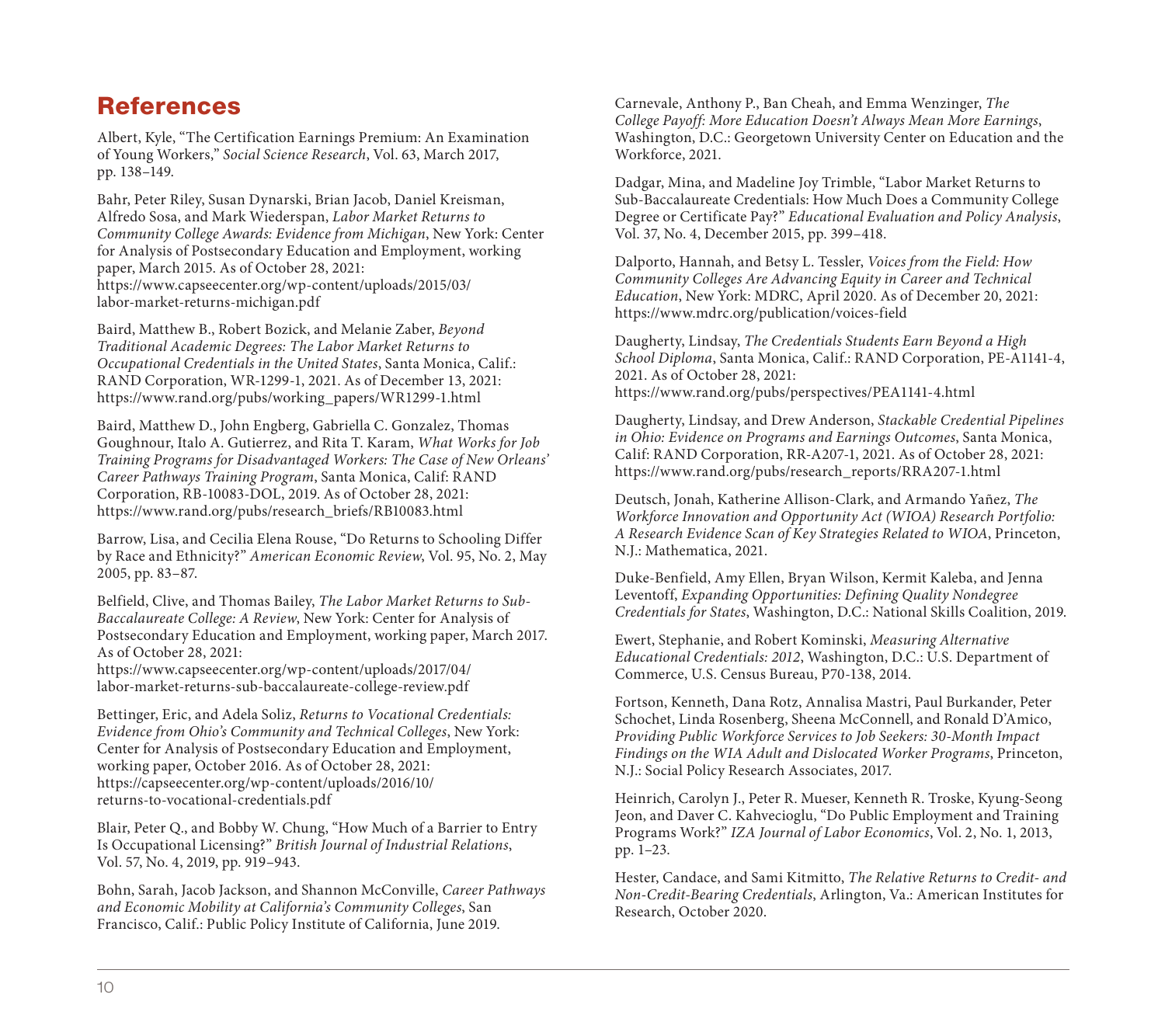Hollenbeck, Kevin, and Wei-Jang Huang, Net Impact and Benefit-Cost Estimates of the Workforce Development System in Washington State, Kalamazoo, Mich.: W.E. Upjohn Institute for Employment Research, Upjohn Institute Technical Report No. 16-033, 2016.

Ingram, Samuel J., "Occupational Licensing and the Earnings Premium in the United States: Updated Evidence from the Current Population Survey," British Journal of Industrial Relations, Vol. 57, No. 4, 2019, pp. 732–763.

Jenkins, Davis, Amy E. Brown, John Fink, Hana Lahr, and Takeshi Yanagiura, Building Guided Pathways to Community College Student Success: Promising Practices and Early Evidence from Tennessee, New [York: Community College Research Center, Teachers College, Colu](https://www.edworkingpapers.com/sites/default/files/ai20-317.pdf)mbia University, September 2018.

Jepsen, Christopher, Kenneth Troske, and Paul Coomes, "The Labor-Market Returns to Community College Degrees, Diplomas, and Certificates," Journal of Labor Economics, Vol. 32, No. 1, January 2014, pp. 95–121.

Kleiner, Morris M., and Alan B. Krueger, "Analyzing the Extent and Influence of Occupational Licensing on the Labor Market," Journal of Labor Economics, Vol. 31, No. 2, April 2013, pp. S173–S202.

Kleiner, Morris M., and Evgeny Vorotnikov, "Analyzing Occupational Licensing Among the States," Journal of Regulatory Economics, Vol. 52, 2017, pp. 132–158.

Liu, Vivian Y. T., Clive R. Belfield, and Madeline J. Trimble, "The Medium-Term Labor Market Returns to Community College Awards: Evidence from North Carolina," Economics of Education Review, Vol. 44, February 2015, pp. 42–55.

Meyer, Katharine, Kelli A. Bird, and Benjamin L. Castleman, Stacking the Deck for Employment Success: Labor Market Returns to Stackable Credentials, Providence, R.I.: Annenberg Institute, Brown University, EdWorkingPaper 20-317, November 2020. As of October 28, 2021: https://www.edworkingpapers.com/sites/default/files/ai20-317.pdf

Minaya, Veronica, and Judith Scott-Clayton, "Labor Market Trajectories for Community College Graduates: New Evidence Spanning the Great Recession," Education Finance and Policy, August 2020, pp. 1–62.

Postsecondary Value Commission, Equitable Value: Promoting [Economic Mobility and Social Justice Through Postsecondary E](https://papers.ssrn.com/sol3/papers.cfm?abstract_id=2602119)ducation, May 2021. As of December 20, 2021: PVC-Final-Report-FINAL-7.2.pdf (postsecondaryvalue.org)

[Redbird, Beth, "The New Closed](https://collegescorecard.ed.gov/) Shop? The Economic and Structural Effects of Occupational Licensure," American Sociological Review, Vol. 82, No. 3, 2017, pp. 600–624.

Reed, Debbie, Albert Liu, Rebecca Kleinman, Annalisa Mastri, Davin Reed, Samina Sattar, and Jessica Ziegler, An Effectiveness Assessment and Cost-Benefit Analysis of Registered Apprenticeship in 10 States, Oakland, Calif.: Mathematica Policy Research, 2012.

Rosen, Rachel, and Frieda Molina, Practitioner Perspectives on Equity in Career and Technical Education, New York: MDRC, July 2019. As of December 20, 2021:

https://www.mdrc.org/publication/practitioner-perspectives-equitycareer-and-technical-education

Stevens, Ann Huff, Michal Kurlaender, and Michel Grosz, Career Technical Education and Labor Market Outcomes: Evidence from California Community Colleges, Cambridge, Mass.: National Bureau of Economic Research, Working Paper w21137, February 2018. As of October 28, 2021:

https://papers.ssrn.com/sol3/papers.cfm?abstract\_id=2602119

U.S. Department of Education, "College Scorecard," database, undated. As of December 14, 2021: https://collegescorecard.ed.gov/

Xu, Di, and Madeline Trimble, "What About Certificates? Evidence on the Labor Market Returns to Nondegree Community College Awards in Two States," Educational Evaluation and Policy Analysis, Vol. 38, No. 2, 2016, pp. 272–292.